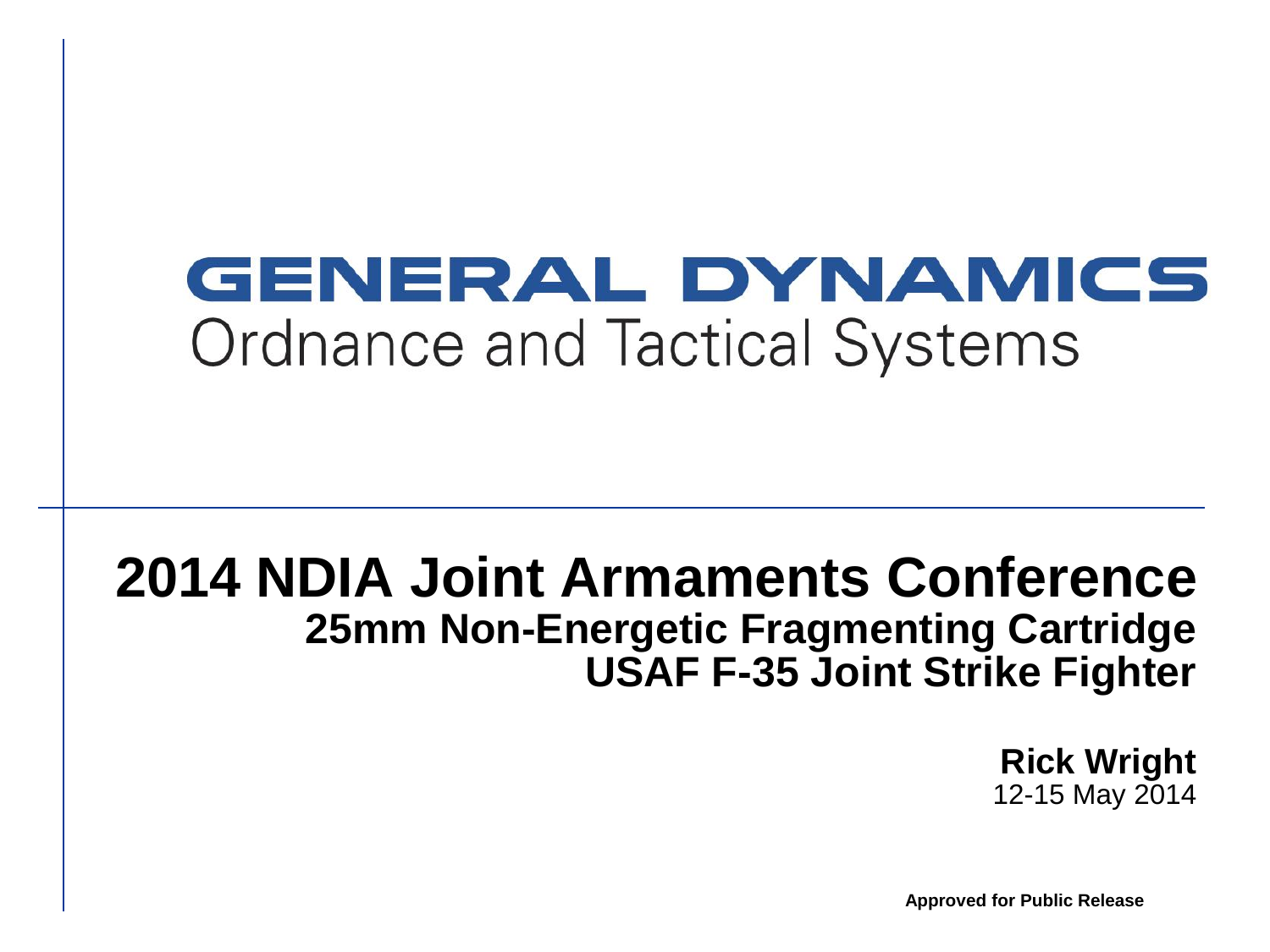## GENERAL DYNAMICS **Ordnance and Tactical Systems**

**Event #4610 May 12 - 15, 2014 Phoenix, AZ**

*"Balancing Armament Innovation and Readiness Improvements within Budget Constraints"*

### **GD-OTS' 25mm Non-Energetic Fragmenting (NEF) Cartridge**

### **(Enhanced 25mm PGU-20)**

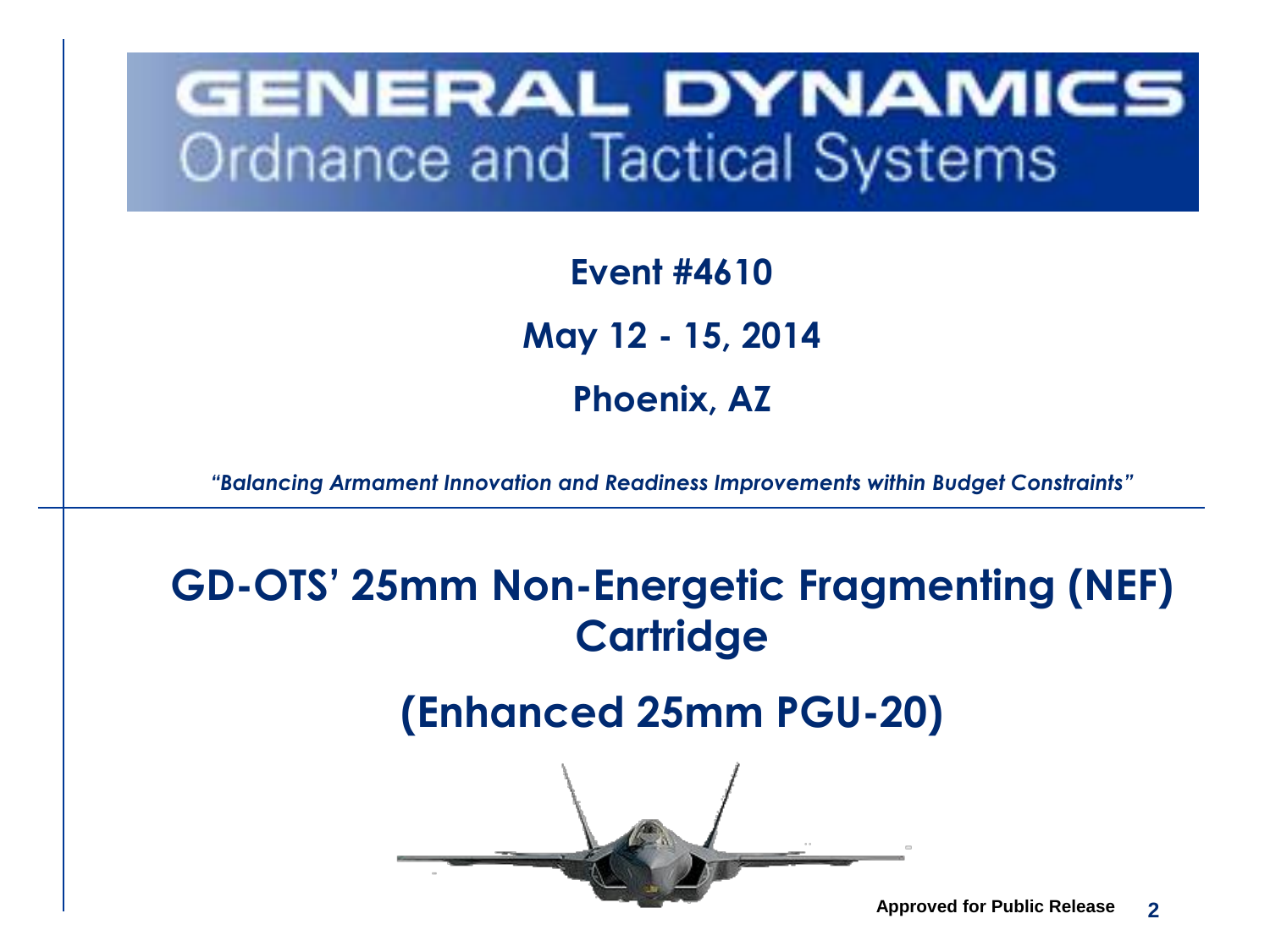**Joint development by**:

General Dynamics – Ordnance and Tactical Systems (**GD-OTS**) Marion, Illinois and

Army Research and Development Engineering Center (**ARDEC**) Picatinny, New Jersey



**UNCLASSIFIED** 

**DISTRIBUTION STATEMENT A:**

**APPROVED FOR PUBLIC RELEASE;**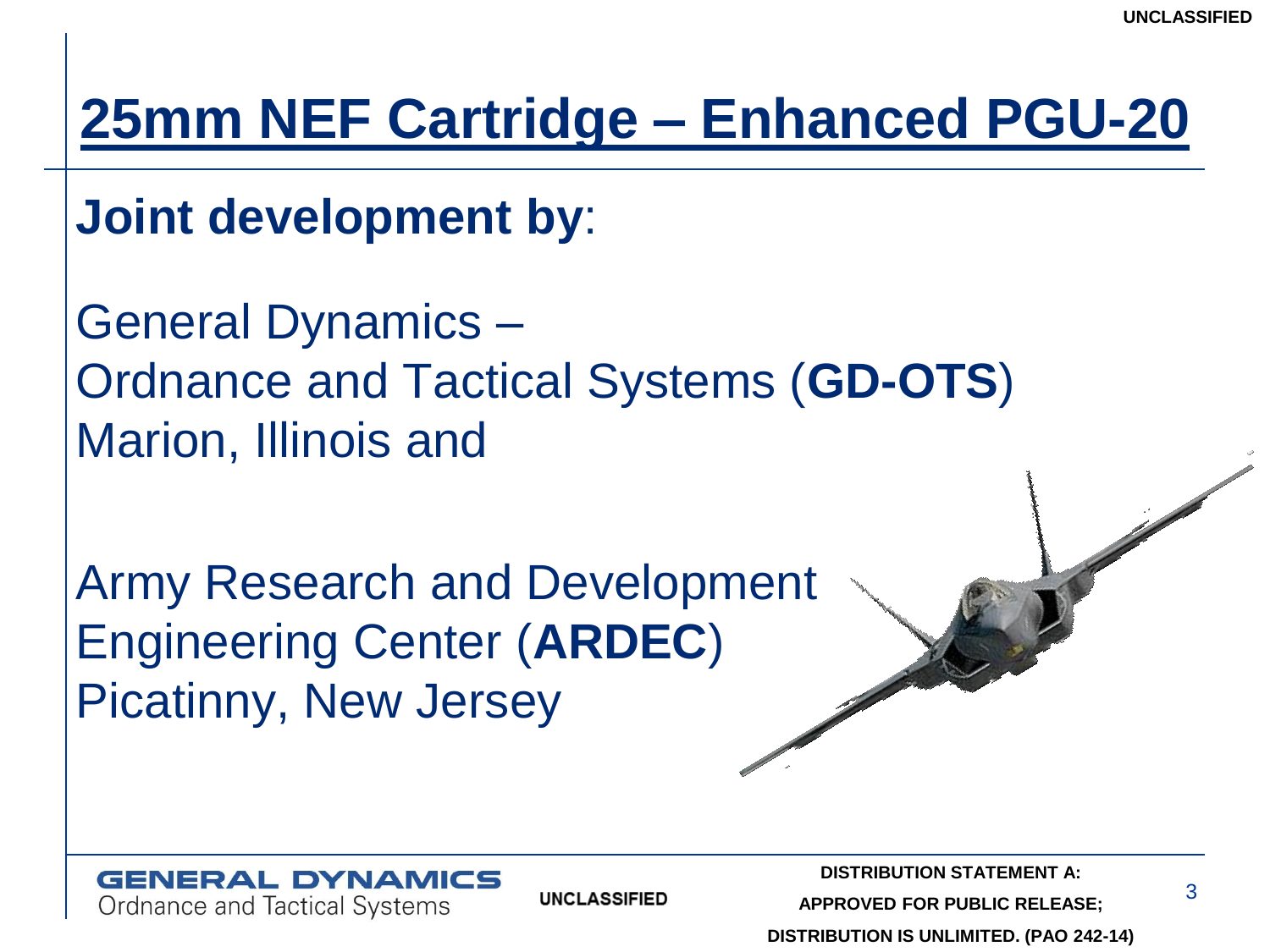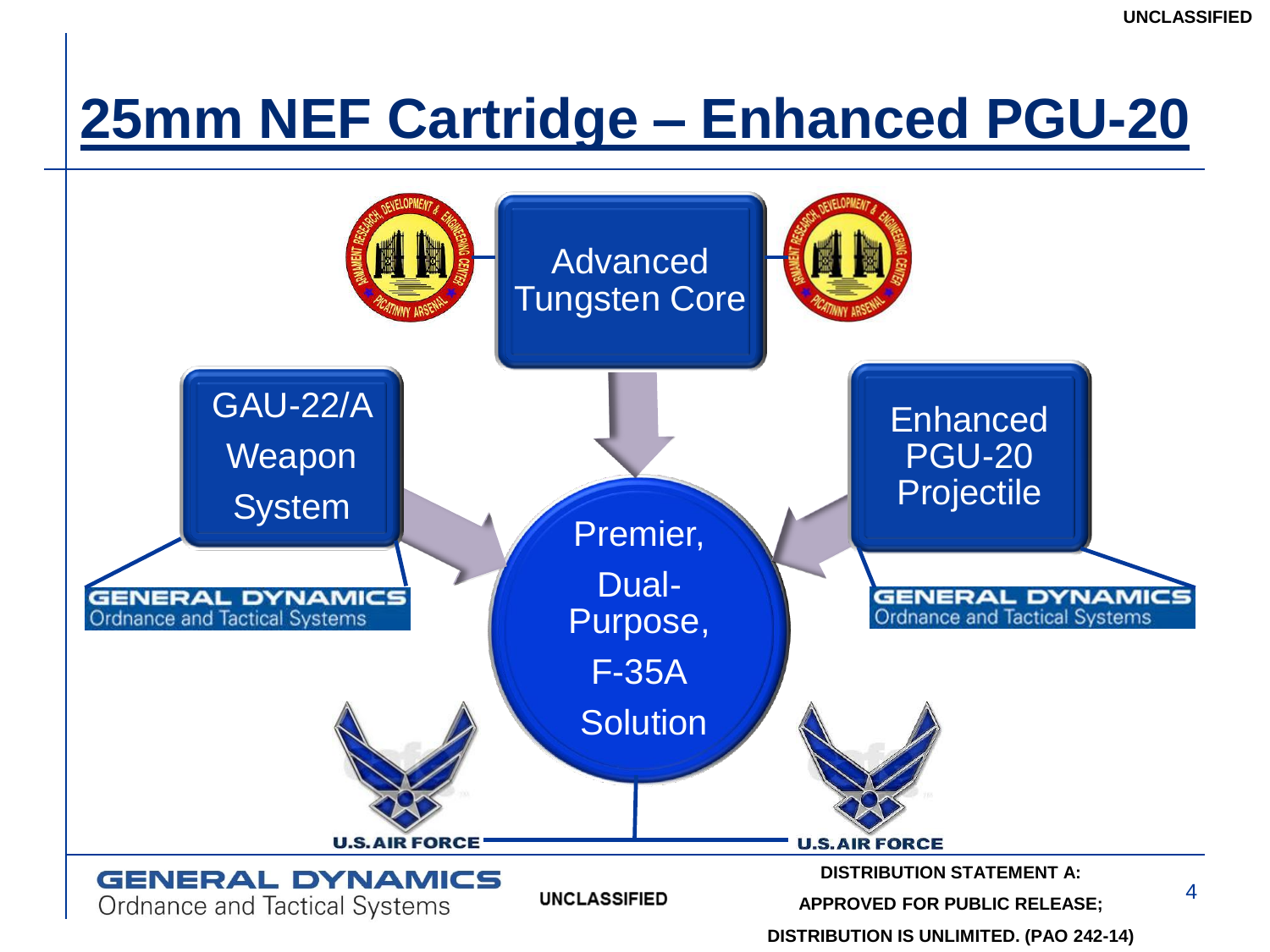## **F-35 Lightning II Warfighting System**

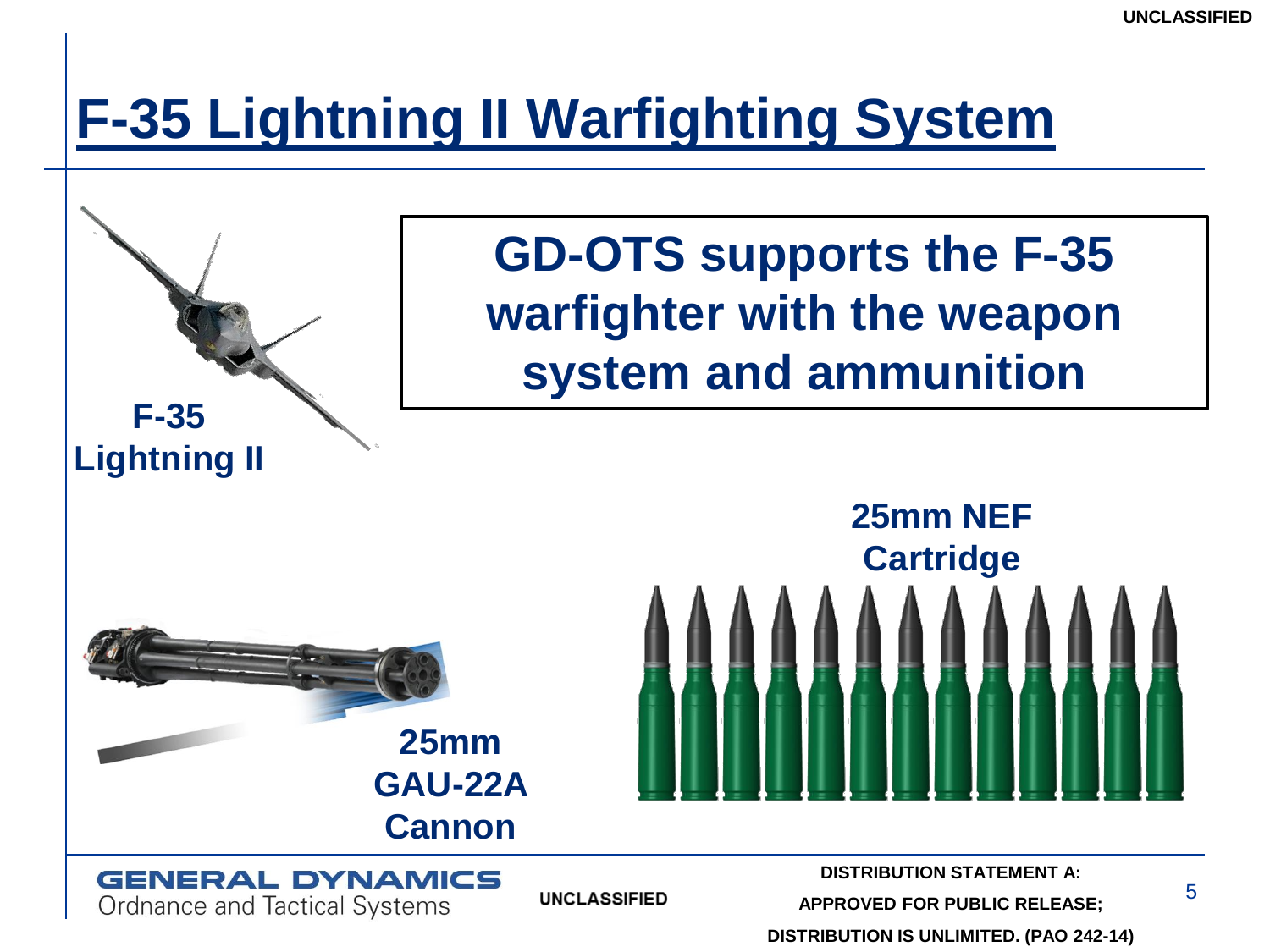## **F-35 Lightning II – 3 Variants**



#### **F-35A (USAF)**

The USAF F-35A Variant is designed for conventional take off and landings (CTOL) and carries the GAU-22/A Weapon System internally.

#### **F-35B (USMC)**

The USMC F-35B Variant is designed for short take off and vertical landing (STOVL) and carries the GAU-22/A Weapon System externally.

#### **F-35C (USN)**

The USN F-35C Variant is designed as the carrier version (CV) and carries the GAU-22/A Weapon System externally.

#### **GENERAL DYNAMICS** Ordnance and Tactical Systems

**UNCLASSIFIED** 

**DISTRIBUTION STATEMENT A: APPROVED FOR PUBLIC RELEASE;**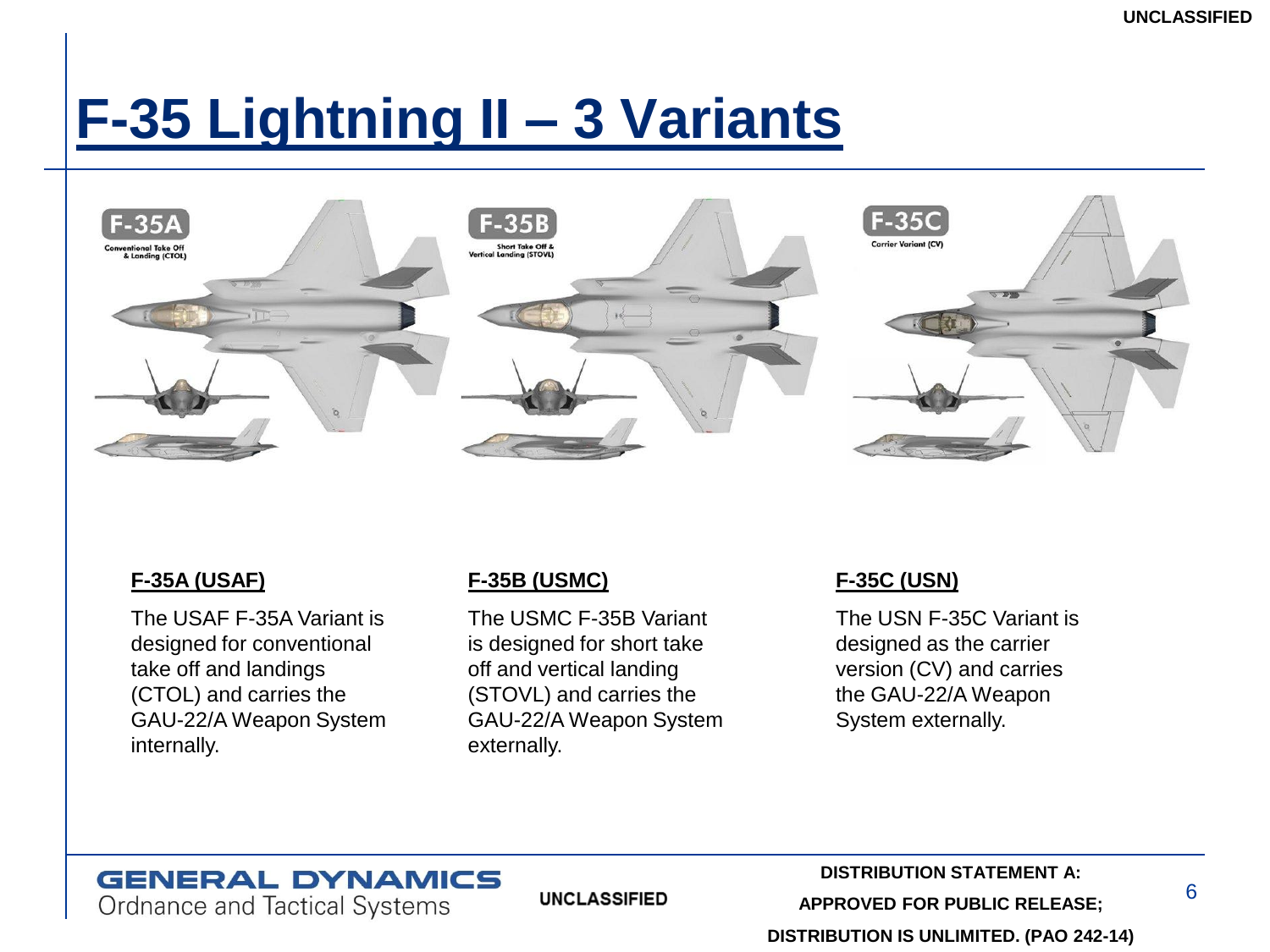## **F-35A US Air Force – Dual Mission**

### **Air-to-Air**

• Projectile must react upon impact with thin-skinned targets

**UNCLASSIFIED** 

- Fragmentation effects to enlarge area of damage
- High density fragments to carry deep into target



**GENERAL DYNAMICS** 

Ordnance and Tactical Systems



**DISTRIBUTION STATEMENT A: APPROVED FOR PUBLIC RELEASE; DISTRIBUTION IS UNLIMITED. (PAO 242-14)**

**UNCLASSIFIED**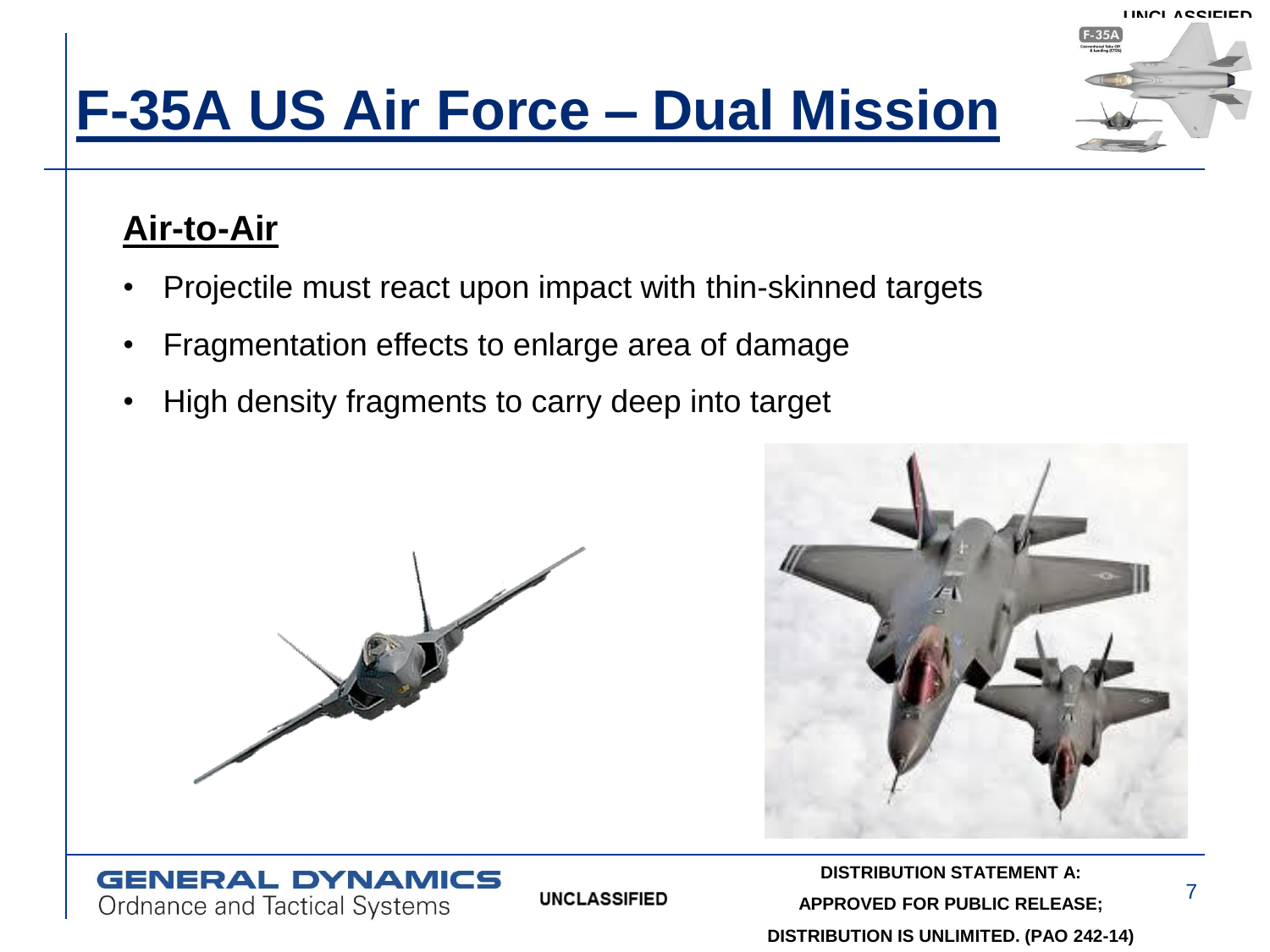## **F-35A US Air Force – Dual Mission**

### **Air-to-Ground**

- Projectile must penetrate light armored ground targets
- Penetration effects to destroy/disable ground vehicles



#### **GENERAL DYNAMICS** Ordnance and Tactical Systems

**UNCLASSIFIED** 

**DISTRIBUTION STATEMENT A: APPROVED FOR PUBLIC RELEASE; DISTRIBUTION IS UNLIMITED. (PAO 242-14)**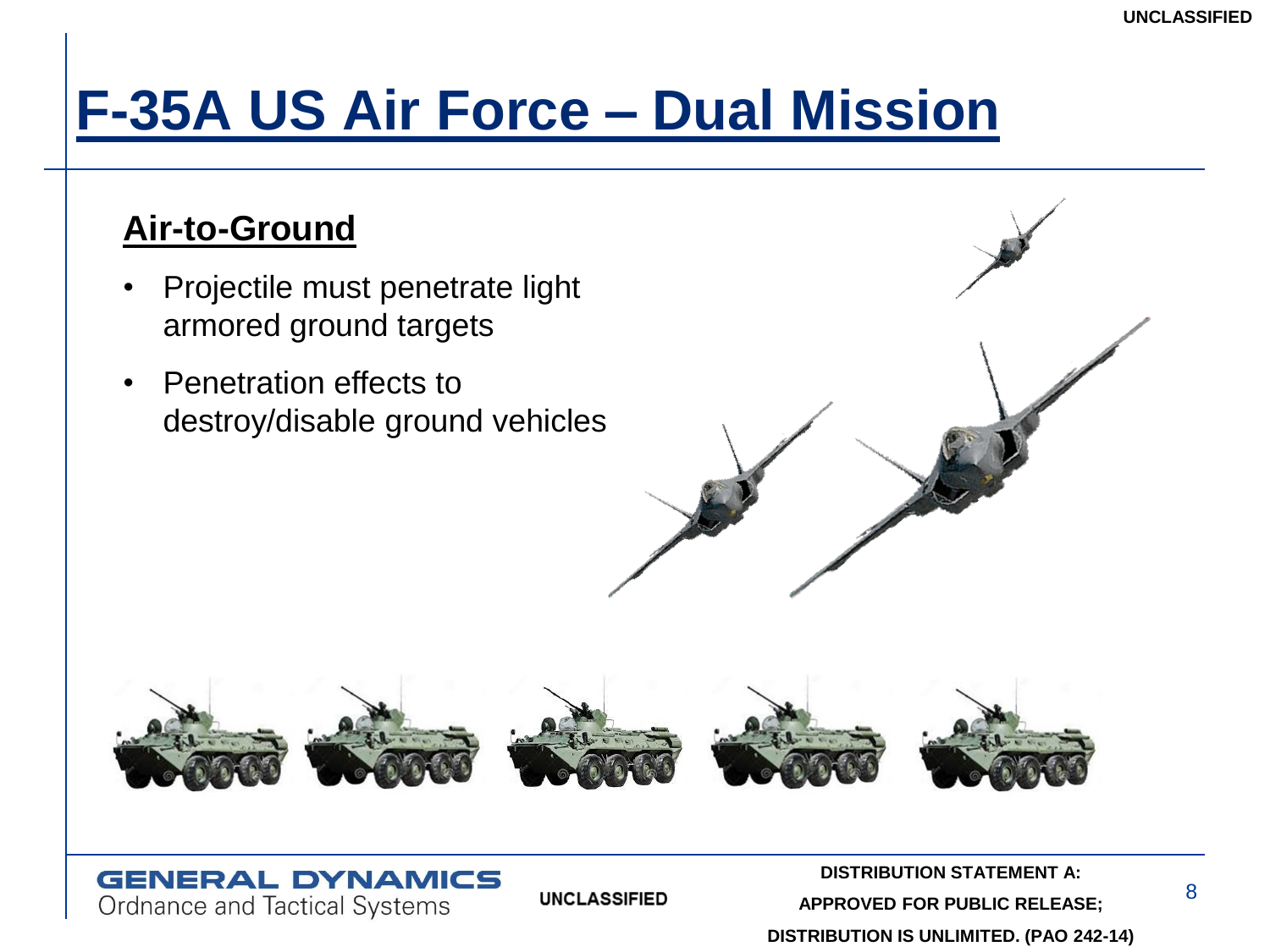## **GAU-22/A Gatling Gun**

### **Weapon System**

• Designed by GD-OTS' Medium Caliber Ammunition & Weapon Systems (formerly GD-ATP)

**UNCLASSIFIED** 

- Upgrade from GAU-12/U, 25mm Weapon
- Light Weight, 4 Barrel, Gatling Gun System
- In production since 2009

**GENERAL DYNAMICS** 

Ordnance and Tactical Systems





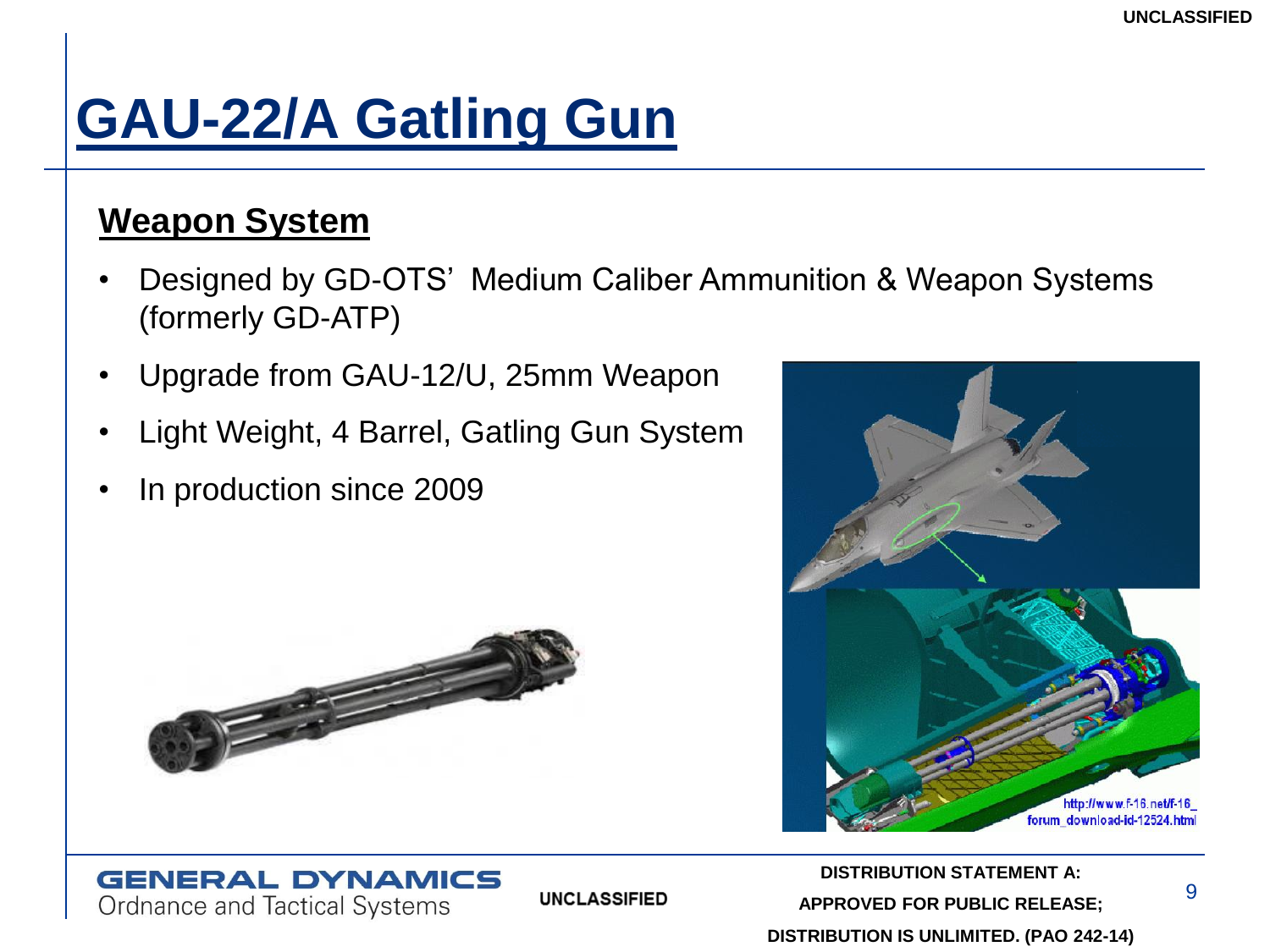#### **Fragmentation (Air-to-Air Combat)**

- • **Two-Piece Nose Cap – specially designed for transfer of forces to body and core.**
- • **Projectile Body – incorporates features to promote separation and fragmentation of body upon impact with thinskinned targets.**
- **Advanced Tungsten Core – provides a large pattern of high density fragments creating damage within the target.**

### **High Density Fragments =**

**More Damage = More Kills**





**UNCLASSIFIED** 

**DISTRIBUTION STATEMENT A: APPROVED FOR PUBLIC RELEASE;**

10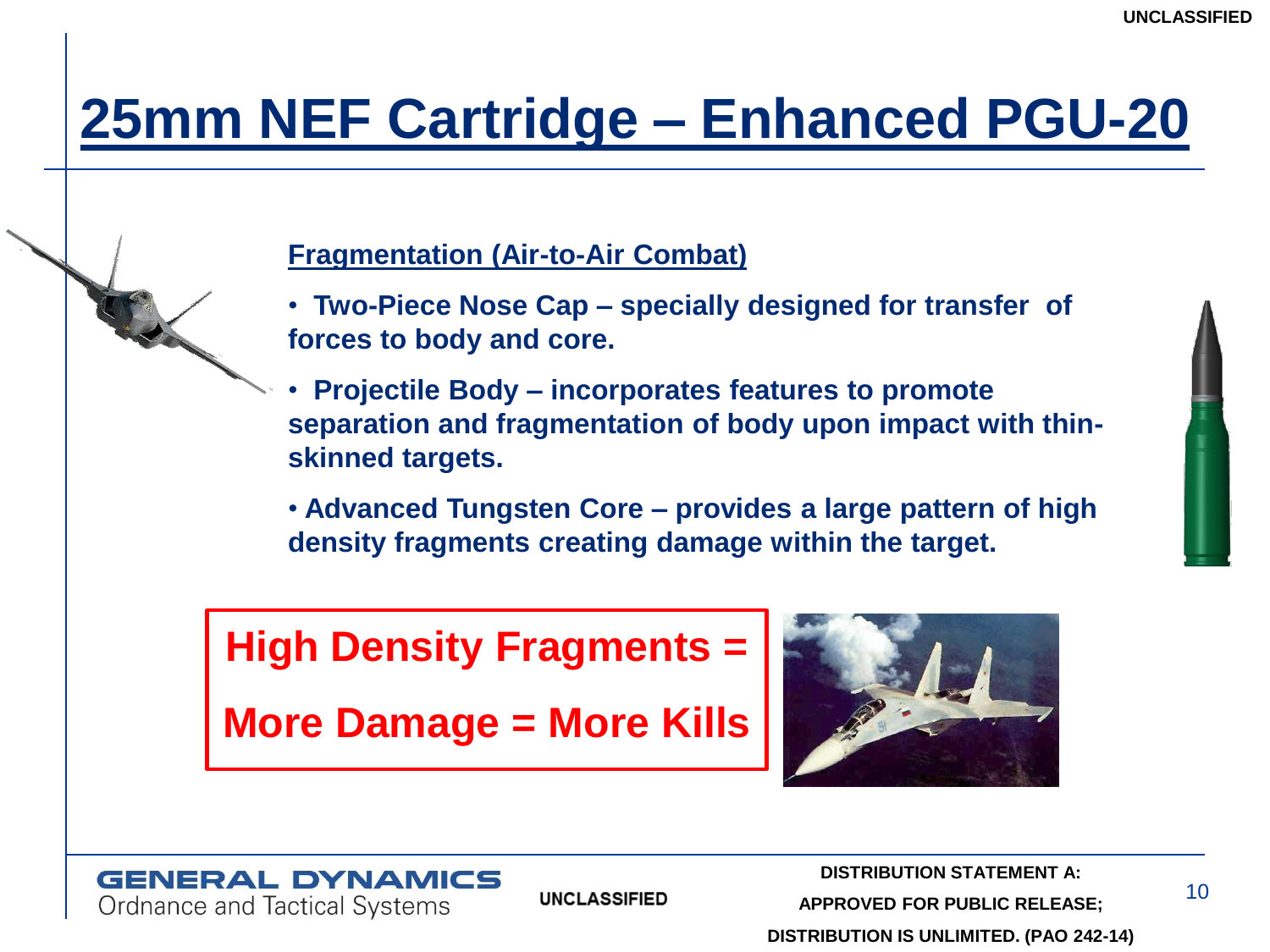#### **Armor Penetration (Air-to-Ground Combat)**

- • **Advanced Tungsten Core – developed by ARDEC to provide significant improvements to standard tungsten alloys.**
- • **V50 Data and Performance Capabilities are classified.**
- • **The 25mm NEF Cartridge ("Enhanced PGU-20") easily exceeds penetration capabilities of alternative Joint Strike Fighter configurations.**





### **More Penetration = Lethality Against More Targets**



**UNCLASSIFIED** 

**DISTRIBUTION STATEMENT A:**

**APPROVED FOR PUBLIC RELEASE;**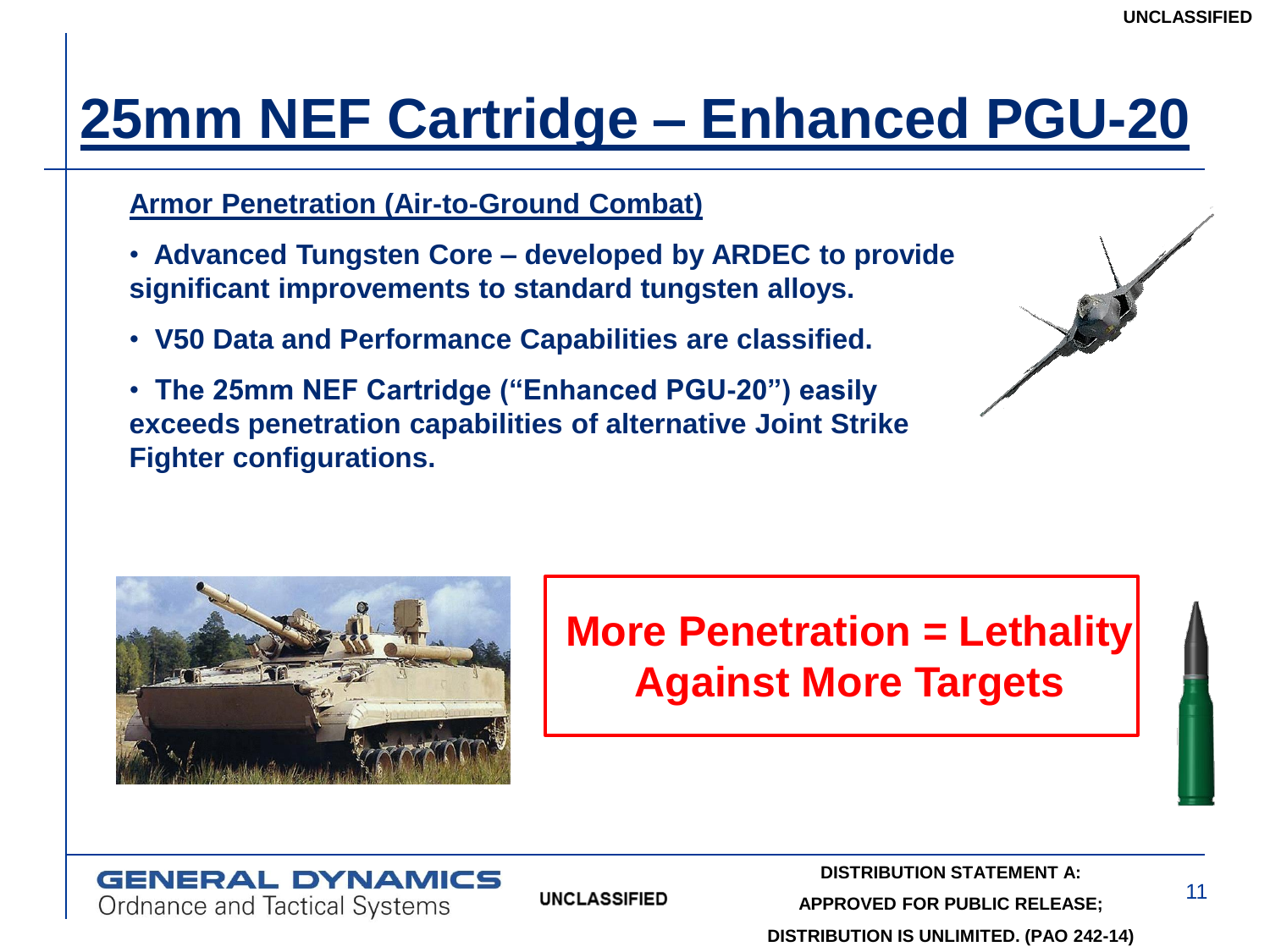### **25mm Non-Energetic Fragmenting (NEF) Cartridge**

- *Low Qualification Costs* (Delta Qual to PGU-20/U & PGU-20A/U)
	- No change to energetics (propellant & ignition system)
- *Low Unit Costs*
	- Comparable to PGU-20/U & PGU-20A/U
- *Enhanced Performance*
	- Advanced Tungsten Core
		- Beyond state-of-the-art penetration
		- Excellent fragmentation upon release from projectile body
	- Customized PGU-20 projectile body to release core after impact





**UNCLASSIFIED** 

**DISTRIBUTION STATEMENT A: APPROVED FOR PUBLIC RELEASE;**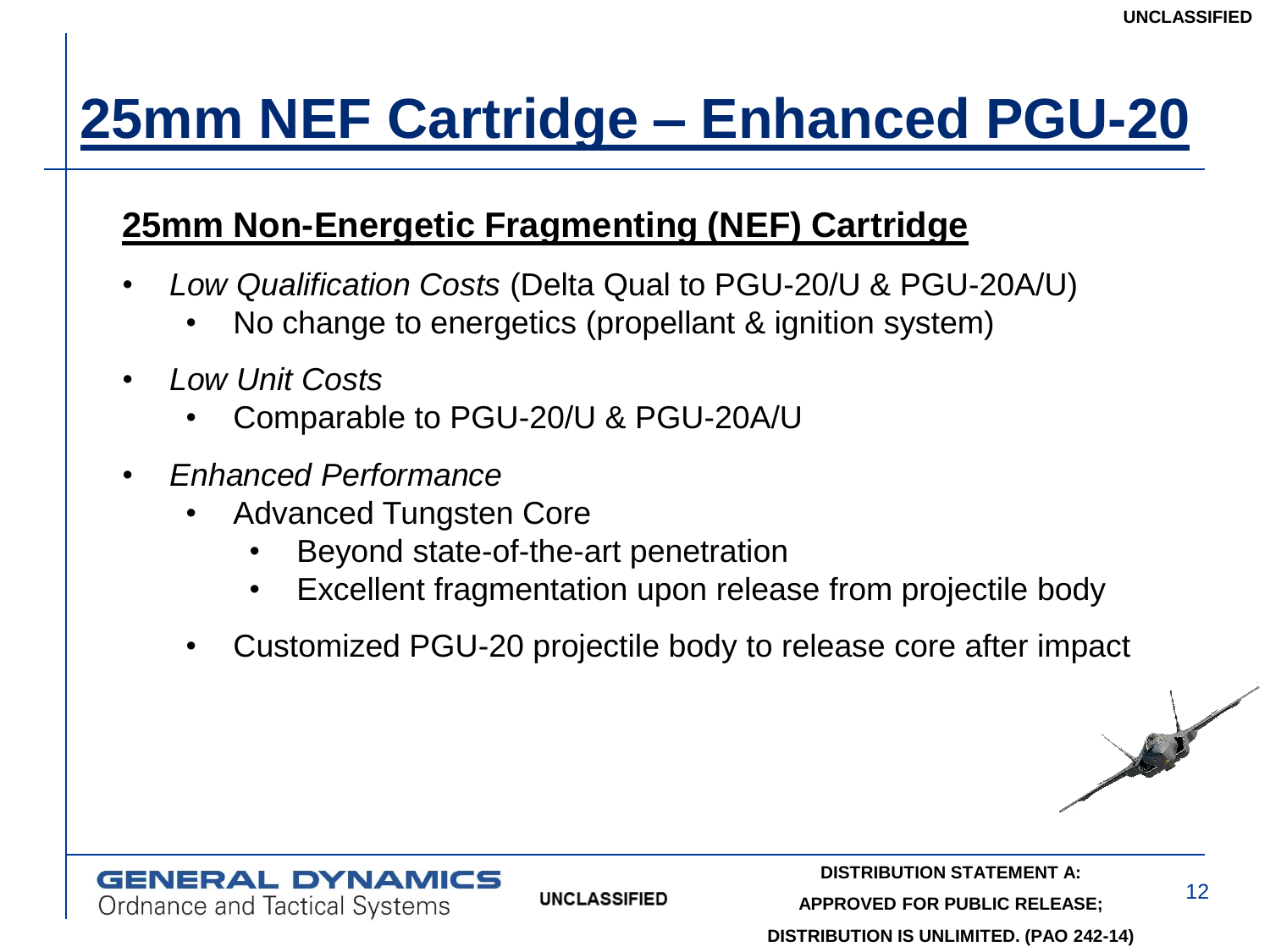### **PGU-20 Progression**

| <b>PGU-20/U</b>                            | <b>PGU-20A/U</b>                              | <b>PGU-20 (NEF)</b>                                                                   |
|--------------------------------------------|-----------------------------------------------|---------------------------------------------------------------------------------------|
| <b>Depleted Uranium</b><br>Core/Penetrator | <b>Standard Tungsten</b><br>Core / Penetrator | <b>Advanced Tungsten</b><br>Core / Penetrator<br>with Fragmentation<br><b>Effects</b> |
| <b>Standard PGU-20</b>                     | <b>Standard PGU-20</b>                        | <b>Enhanced PGU-20</b>                                                                |
| <b>Projectile Body</b>                     | <b>Projectile Body</b>                        | <b>Projectile Body</b>                                                                |
| <b>Standard 1-piece</b>                    | <b>Standard 1-piece</b>                       | <b>Advanced 2-piece</b>                                                               |
| PGU-20 Nose Cap                            | PGU-20 Nose Cap                               | Nose Cap                                                                              |



**UNCLASSIFIED** 

**DISTRIBUTION STATEMENT A:**

**APPROVED FOR PUBLIC RELEASE;**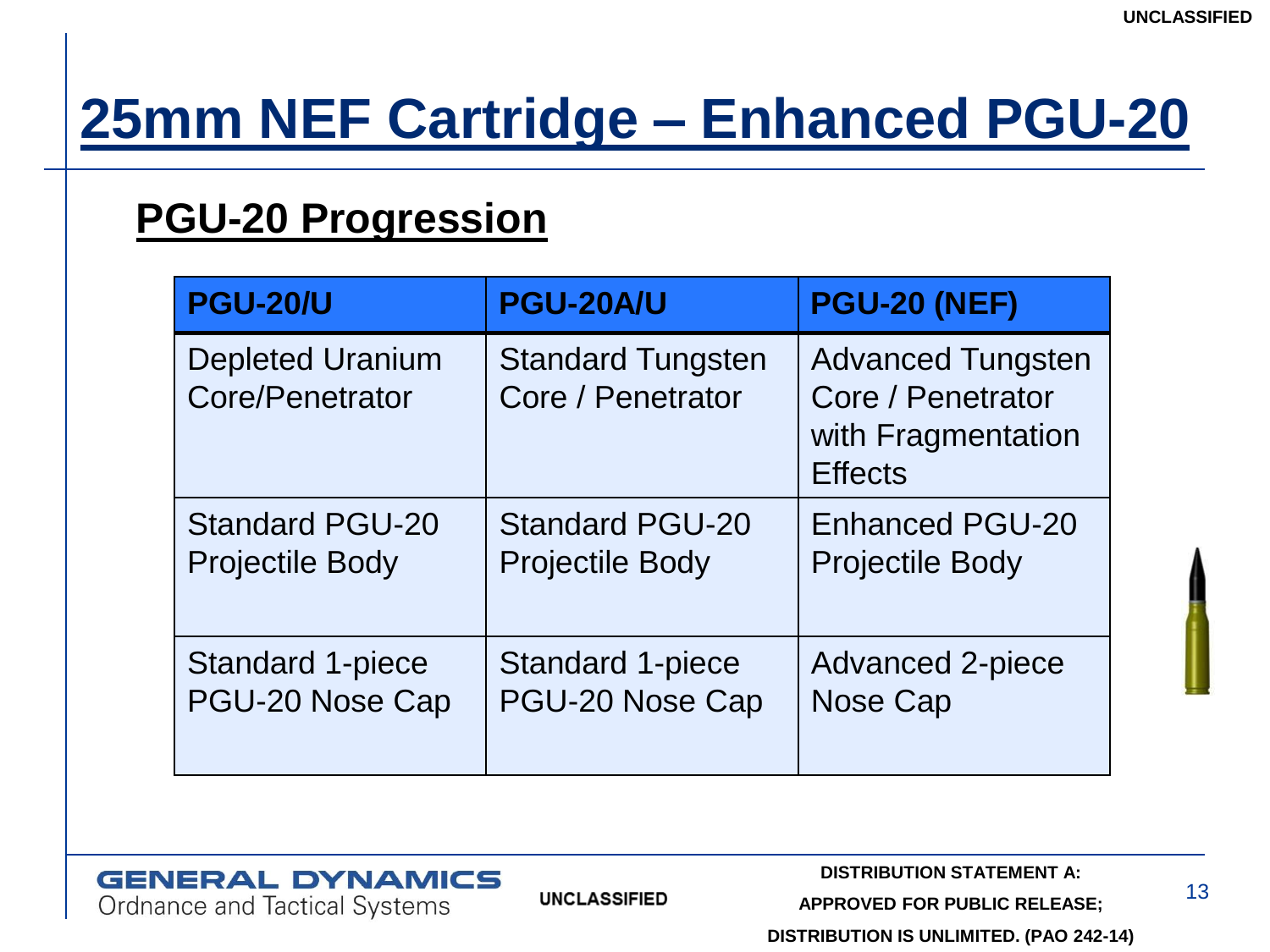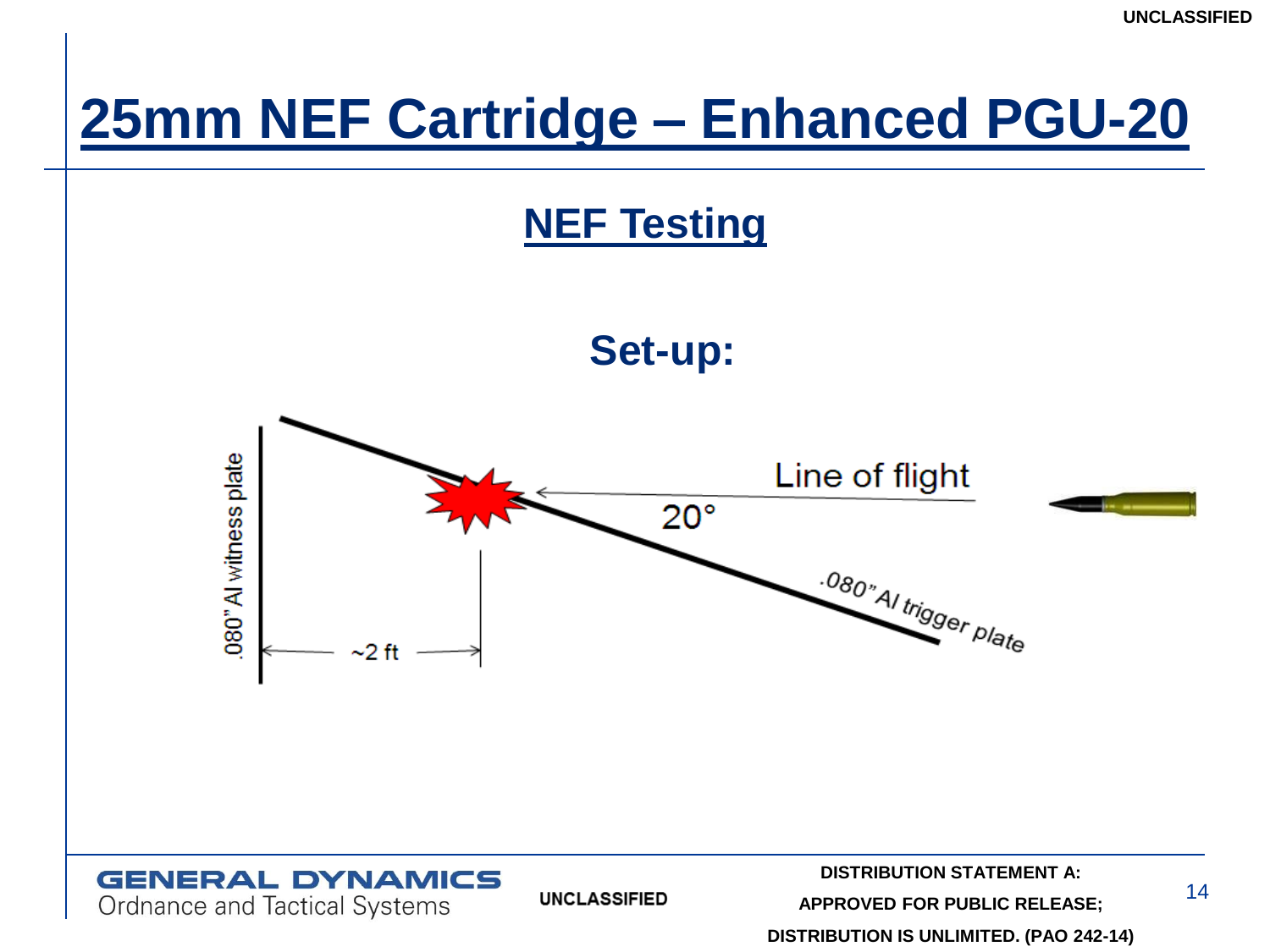**1) Projectile approach**



**2) Projectile impact**

### **3) Projectile fragmentation**

**GENERAL DYNAMICS** Ordnance and Tactical Systems

**UNCLASSIFIED** 

**DISTRIBUTION STATEMENT A: APPROVED FOR PUBLIC RELEASE; DISTRIBUTION IS UNLIMITED. (PAO 242-14)**

15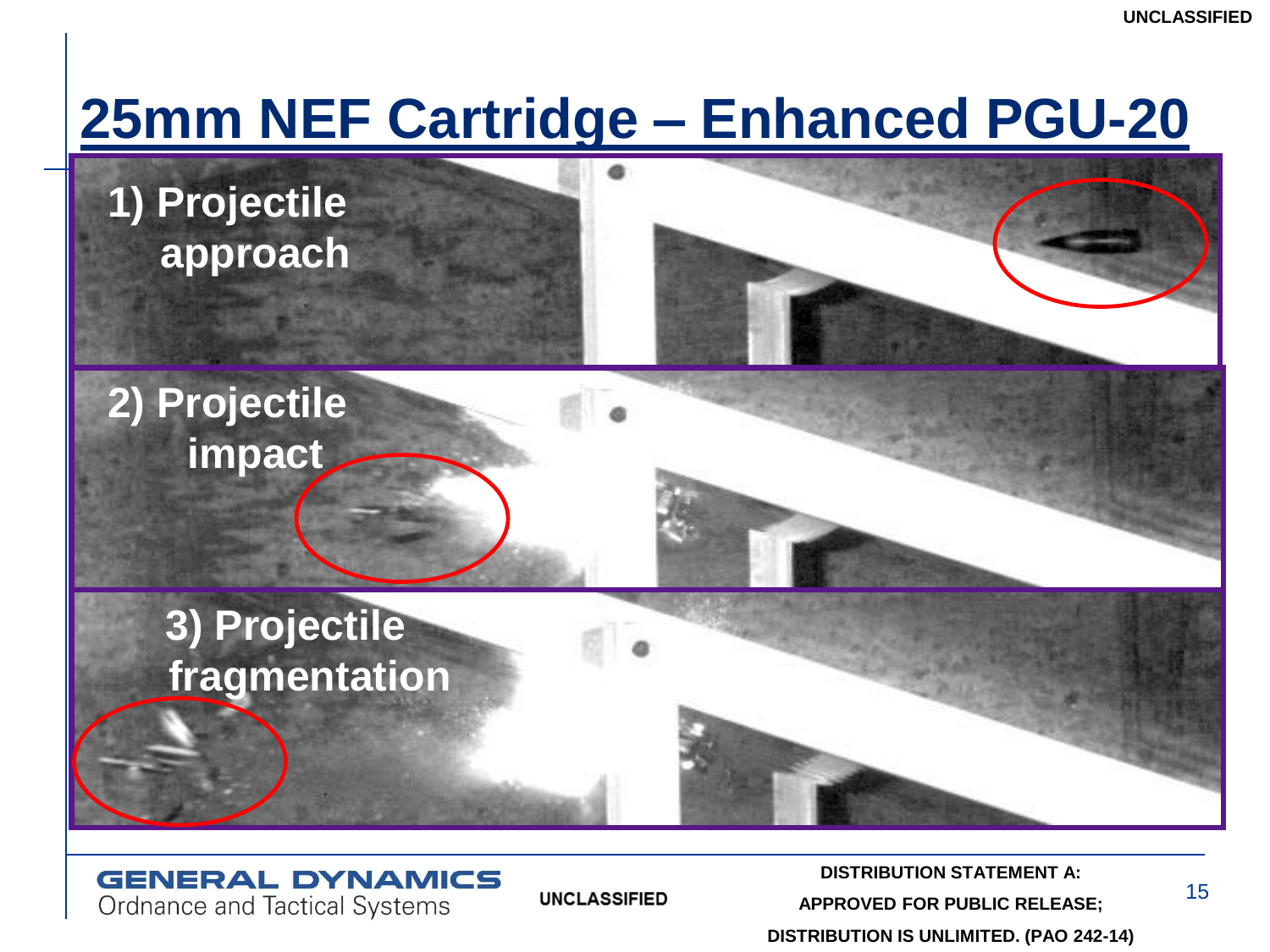## **25mm NEF Cartridge – Summary**

### **Verification Testing at ARL by US Army**

- Fragmentation Testing Complete Very Effective
- Penetration Testing Complete Very Effective

### **Qualification**

- 25mm NEF is modified PGU-20/U
- 25mm PGU-20/U has been fielded for years
- 25mm NEF uses PGU-20/U energetics (primed case & propellant) WSESRB approved
- Full compatibility with F-35 GD-OTS 25mm GAU-22A Cannon
- 25mm NEF is ready for Delta Qualification (projectile only)

### **High Volume Manufacturing Capability**

- US Army ready to transfer Advanced Tungsten design to US Industrial Base
- All other components are poised for high volume (>1M/yr.) production
- Cartridge pricing will be very similar to PGU-20/U unit cost

#### **GENERAL DYNAMICS** Ordnance and Tactical Systems

**UNCLASSIFIED**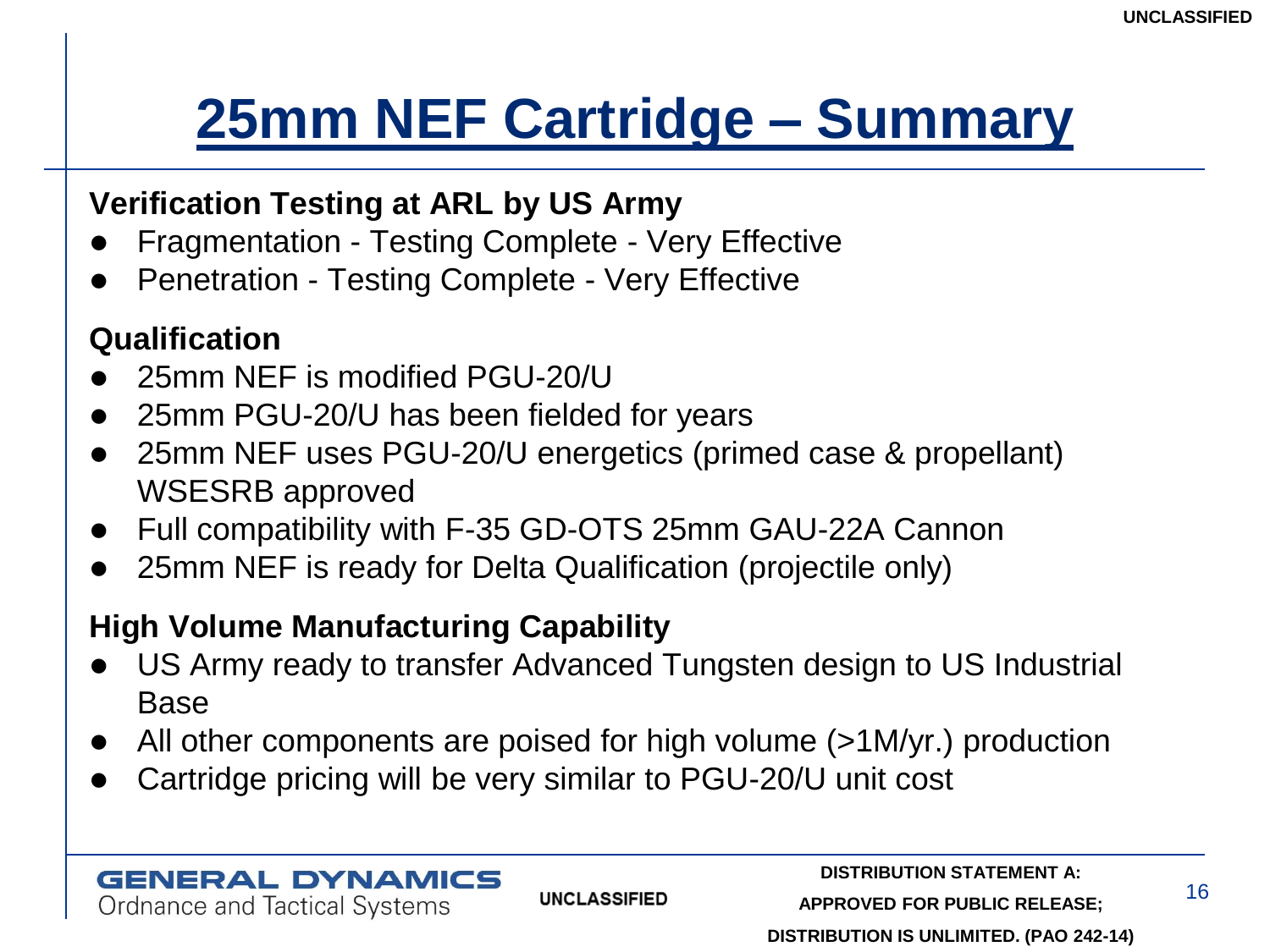### **Points of Contact**

**Medium Caliber Ammunition and Weapons Systems Marion, IL Operations** 6658 Route 148 South Marion, IL 62959 www.gd-ots.com

**Matt Solverson Director of Marketing and Business Development** 618-993-9306 Matthew.Solverson@gd-ots.com

> **Rick Wright R&D Sr. Associate Engineer** 618-993-9208 Rick.Wright@gd-ots.com



**UNCLASSIFIED** 

**DISTRIBUTION STATEMENT A:**

**APPROVED FOR PUBLIC RELEASE;**

17